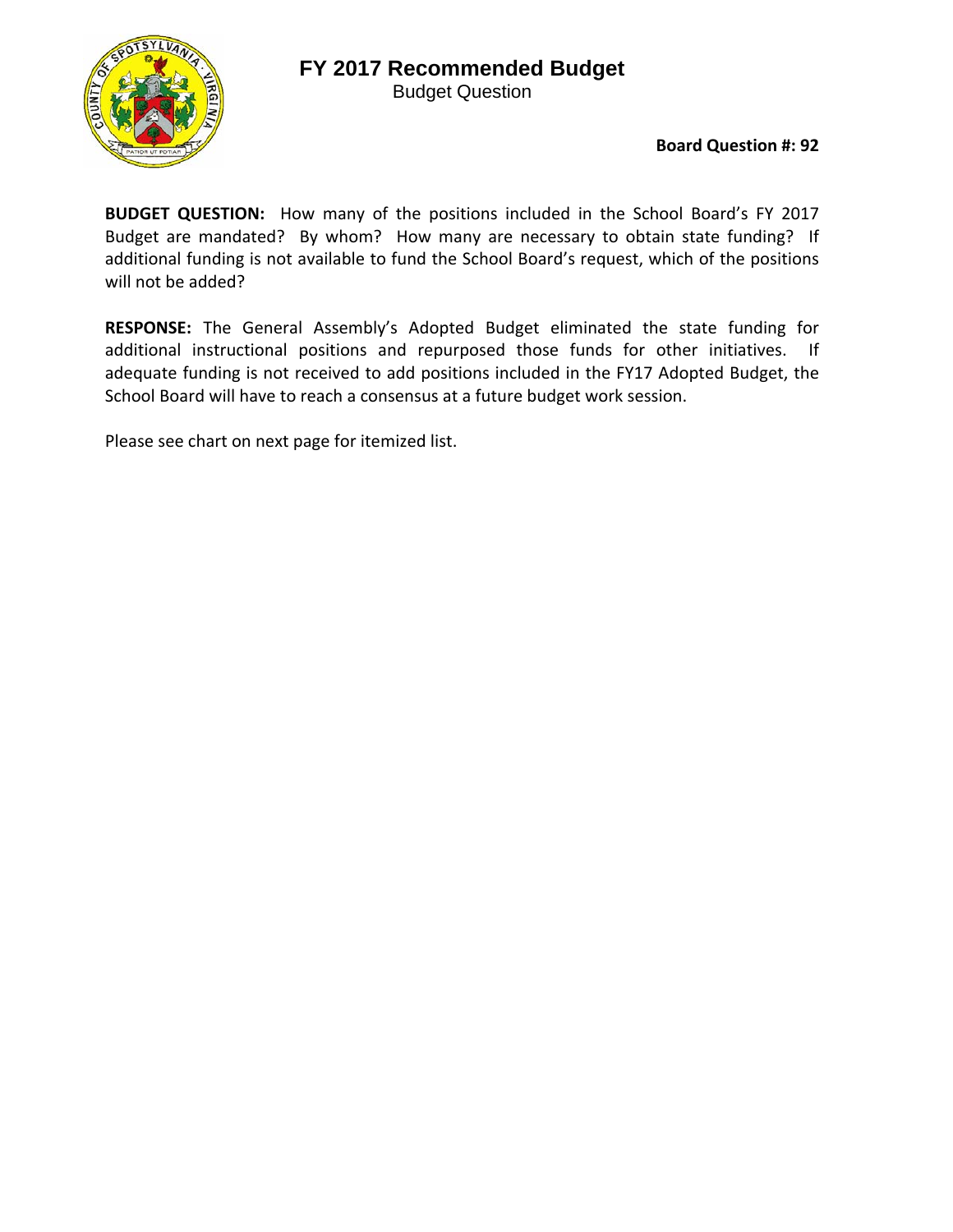| <b>FTE</b> | Position                                                                                    | <b>Mandated? If Mandated by</b><br>Whom? |
|------------|---------------------------------------------------------------------------------------------|------------------------------------------|
|            | 1.000 Behavior Specialist                                                                   | See Note Below                           |
|            | 1.000 Speech Therapist                                                                      | See Note Below                           |
|            | 1.000 Private Day Case Manager - 11 month                                                   | See Note Below                           |
|            | 12.000 SPED Teachers                                                                        | See Note Below                           |
|            |                                                                                             | SOQ (1 per 1,000)                        |
|            |                                                                                             | students -not meeting                    |
|            |                                                                                             | this, We only have 18                    |
|            | 1.000 Instructional Technology Aide                                                         | <b>ITA</b>                               |
|            | 1.000 Social Workers - 10 month                                                             | See Note Below                           |
|            | 1.000 Psychologist - 10 month                                                               | See Note Below                           |
|            | 1.000 Occupational Therapist - 10 month                                                     | See Note Below                           |
|            | 1.000 Speech Therapist - 10 month                                                           | See Note Below                           |
|            | 1.000 Autism Coordinator - 11 month                                                         | See Note Below                           |
|            |                                                                                             | SOQ (1 per 1,000)                        |
|            |                                                                                             | students -not meeting                    |
|            |                                                                                             | this, We only have 18                    |
|            | 11.000 Instructional Technology Assistants (ITAs)                                           | <b>ITA</b>                               |
|            | 1.000 SPED Transportation Dispatcher                                                        |                                          |
|            |                                                                                             |                                          |
|            | -4.000 Eliminate 2.0 Café Managers, 1.0 6 hour Café worker, 1.0 5 hour Café worker (Vacant) | <b>Positions Eliminated</b>              |
|            | -1.000 Eliminate Vacant Title II Math Specialist                                            | <b>Position Eliminated</b>               |
|            |                                                                                             | SOQ (we meet this                        |
|            |                                                                                             | criteria, this is added                  |
|            |                                                                                             | to support curriculum                    |
|            | 10.000 Middle School Teachers                                                               | needs)                                   |
|            |                                                                                             |                                          |
|            |                                                                                             | SOQ - 17 ESOL                            |
|            |                                                                                             | teachers per 1,000                       |
|            |                                                                                             | identified ESOL                          |
|            |                                                                                             | students - We have 21                    |
|            |                                                                                             | so we meet this                          |
|            |                                                                                             | currently, but we                        |
|            |                                                                                             | continue to see an                       |
|            |                                                                                             | increase in numbers                      |
|            |                                                                                             | and the level of                         |
|            |                                                                                             | student entering our                     |
|            |                                                                                             | schools requires                         |
|            | 2.000 ESOL teachers                                                                         | significant support                      |
|            | 1.000 ID Mild Teacher - Middle School                                                       | See Note Below                           |
|            | 2.000 ID Mild Paraeducator - Middle School                                                  | See Note Below                           |
|            | 1.000 Autism Teacher - ES                                                                   | See Note Below                           |
|            | 2.000 Autism Paraeducator - ES                                                              | See Note Below                           |
|            | 4.000 ECSE Teachers                                                                         | See Note Below                           |
|            | 8.000 ECSE Paraeducators                                                                    | See Note Below                           |
| 58.000     |                                                                                             |                                          |